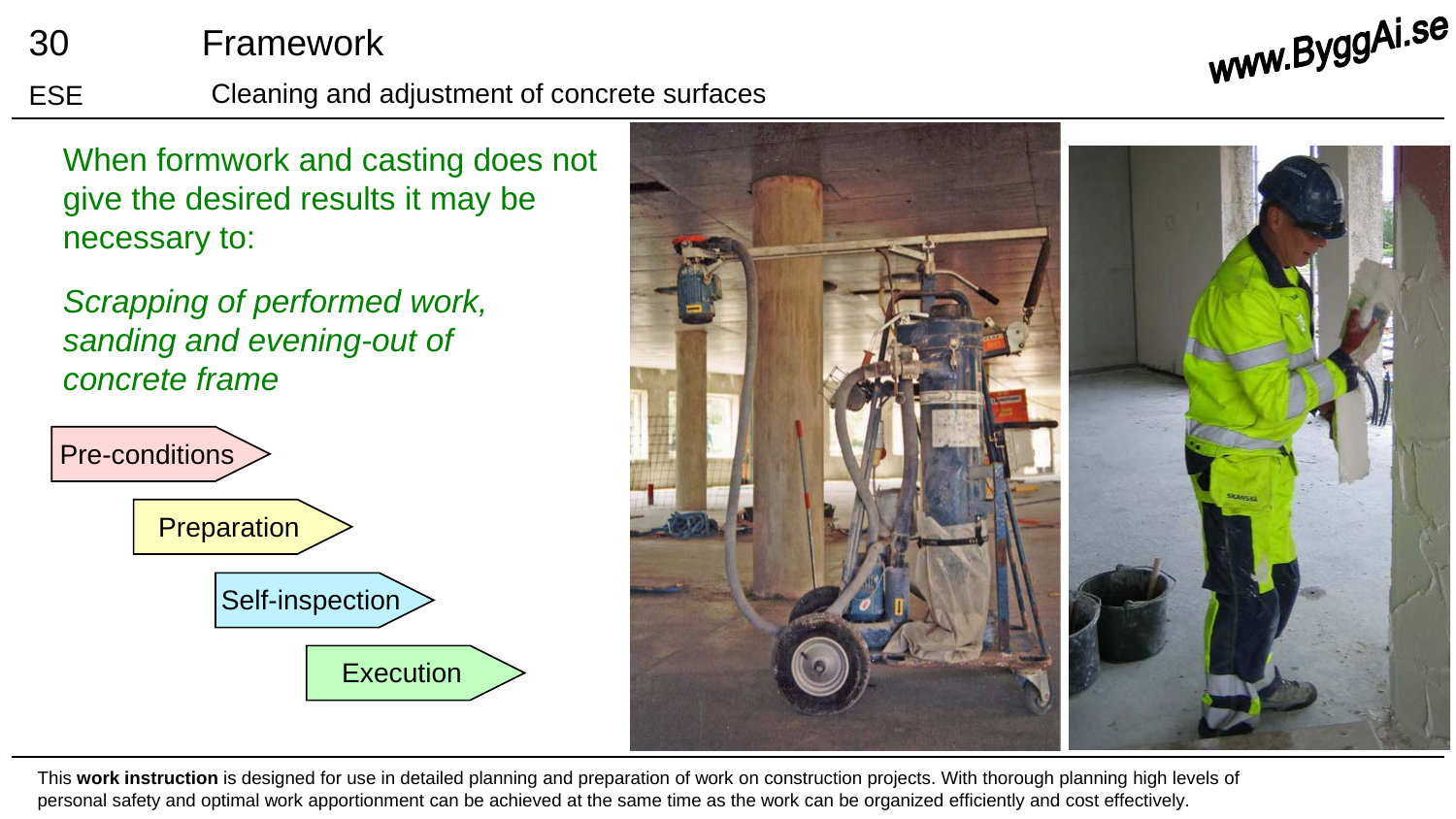# <span id="page-1-0"></span>Safety — Risk assessment

**Work activity: xxx**

| Work activity & Problem               | P  | $\mathsf C$ | $Risk = P^*C$ | Action                    |
|---------------------------------------|----|-------------|---------------|---------------------------|
| Fall from ladder fall injuries        | 10 | 15          | 150           | Greater use of stepladder |
| Cluttered work = Twist/fall- injuries | 10 | 15          | 150           | Regular tidying           |
|                                       |    |             |               |                           |

|                   |           | Assessment of probability |                     | <b>Assessment of consequences</b> |             |                                   |
|-------------------|-----------|---------------------------|---------------------|-----------------------------------|-------------|-----------------------------------|
| Probability = $P$ | $P = 0.1$ | Very unlikely             | (<1 times/10 years) | $C=0.5$                           | Trifle      |                                   |
| $Consequence = C$ | $P = 1$   | Unlikelv                  | (1 times/10 years)  | $C=1$                             | Tinv        | (1 - 2 days sick leave)           |
| $Risk = P * C$    | $P = 3$   | Low probability           | (1 times/3 years)   | $C=5$                             | Small       | (3 - 7 days sick leave)           |
|                   | $P = 10$  | Relative probability      | (1 times/year)      | $C = 15$                          | Tactile     | (8-29<br>$\cdot$ " $\cdot$ )      |
|                   | $P = 30$  | Probable                  | (1 times/month)     | $C = 70$                          | Severe      | $\cdot$ " $\cdot$ )<br>$(30-299)$ |
|                   |           |                           |                     | $C = 500$                         | Very severe | $ "$ $ )$<br>(>300                |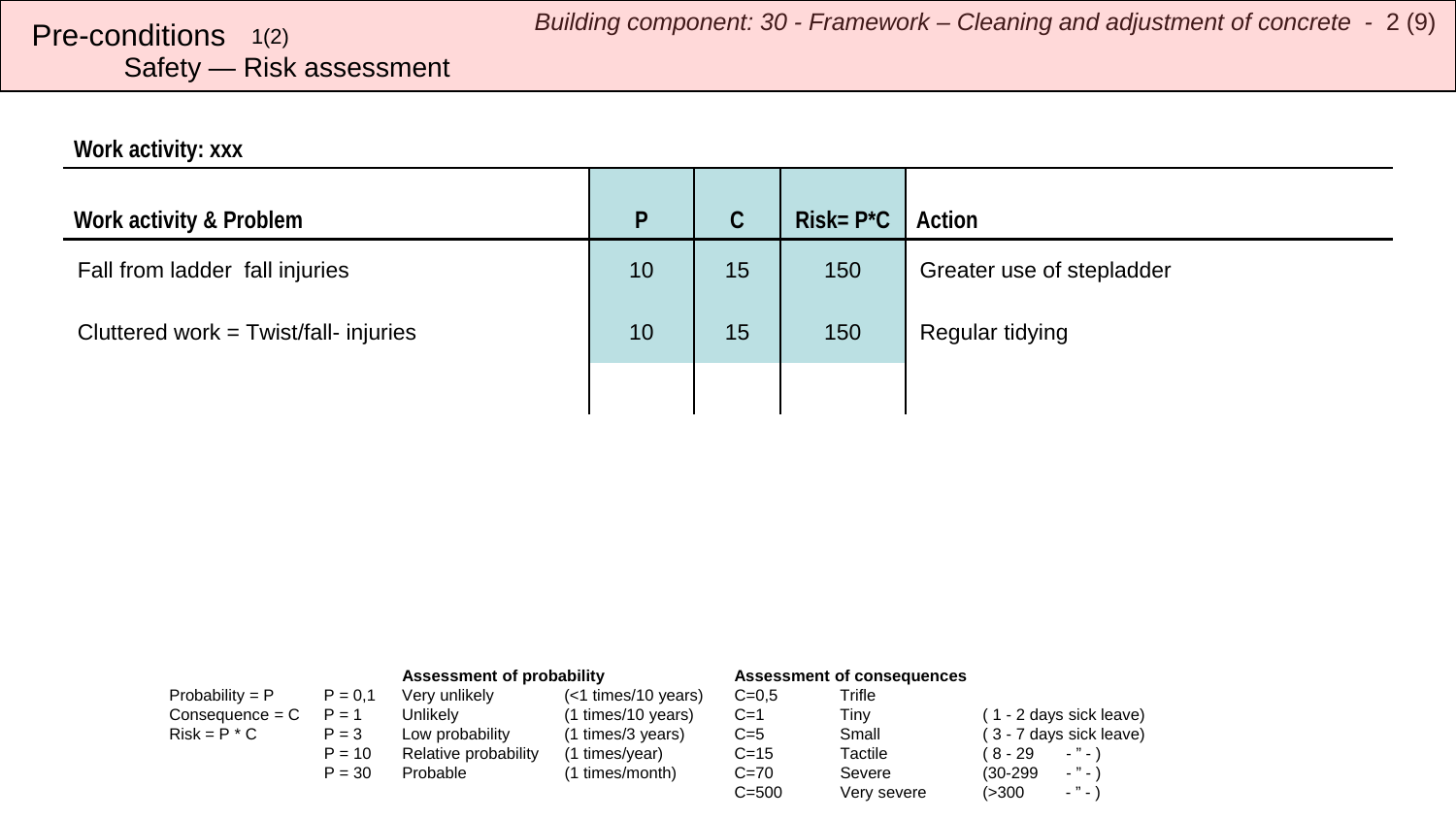Safety — Protective gear

*Text from the Working Environment Authority's brochure Safer Construction Work*

### **Personal Protective Equipment** §**71**

Safety helmet and safety shoes should be used unless it is clearly unnecessary. Other personal protective equipment such as eye protection, hearing protection and gloves should be worn when necessary.

#### **First Aid** §**31**

First Aid should be available. Staff who are trained to provide First Aid should always be made available. Facilities and equipment for First Aid should be signposted. There shall also be signs with phone numbers, addresses of the local emergency services as well as a, route description.

Regulations regarding First Aid is also available in AFS 1999:7 "First Aid and Emergency Support".

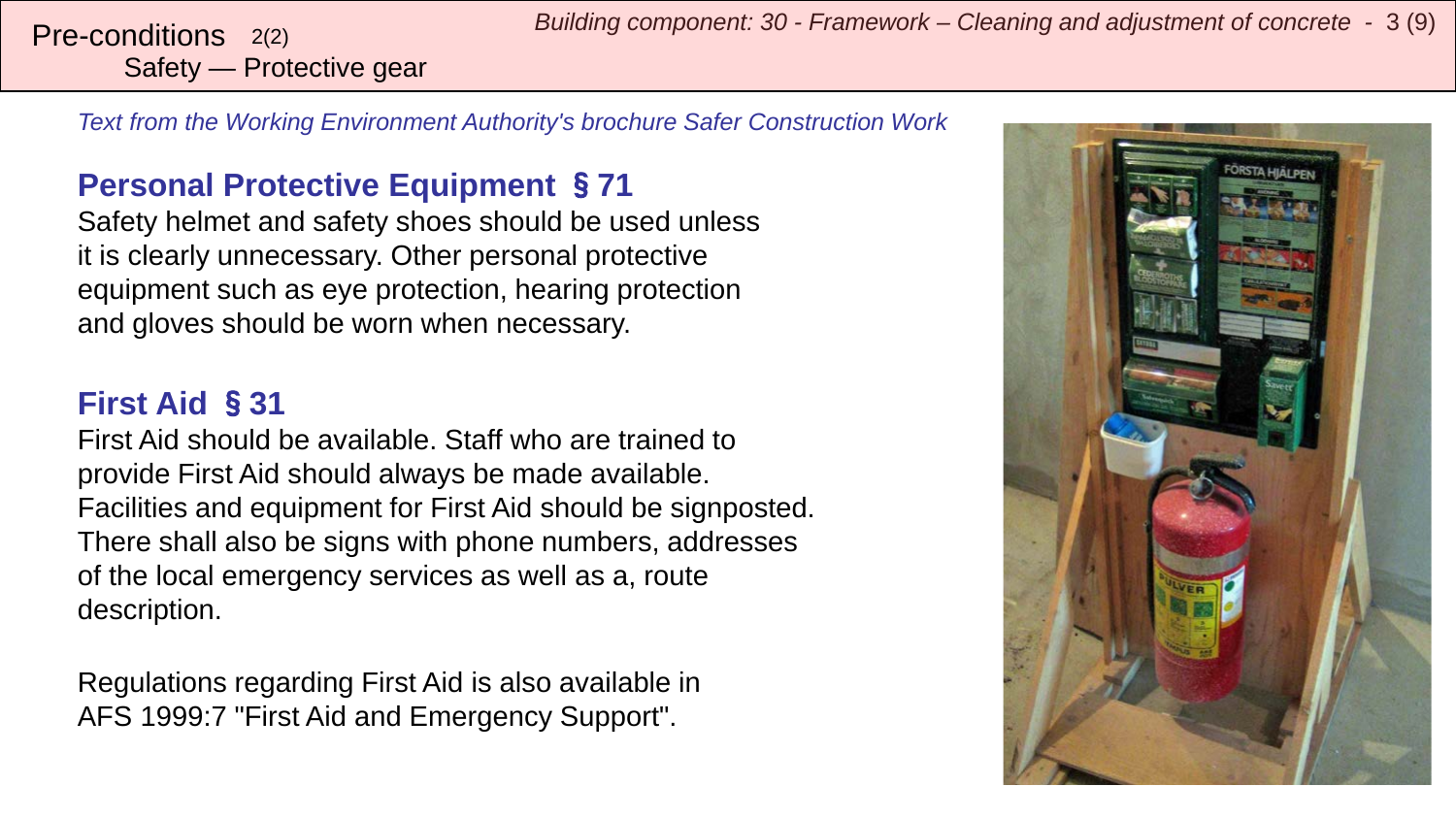#### <span id="page-3-0"></span>Equipment and material **Preparation**  $1(1)$

## **Equipment:**

- $\square$  Sander with vacuum
- **Q** Bumblebee
- □ Shovel and Brush
- **Q** Vacuum Cleaner
- $\Box$  Protective Mouthpiece  $\Box$  Hearing protection
- $\Box$  Use Buckets
- □ Mixer
- □ Putty Shovels

# **Material:**

- □ Filler material
- □ Mortar
- **□** Water



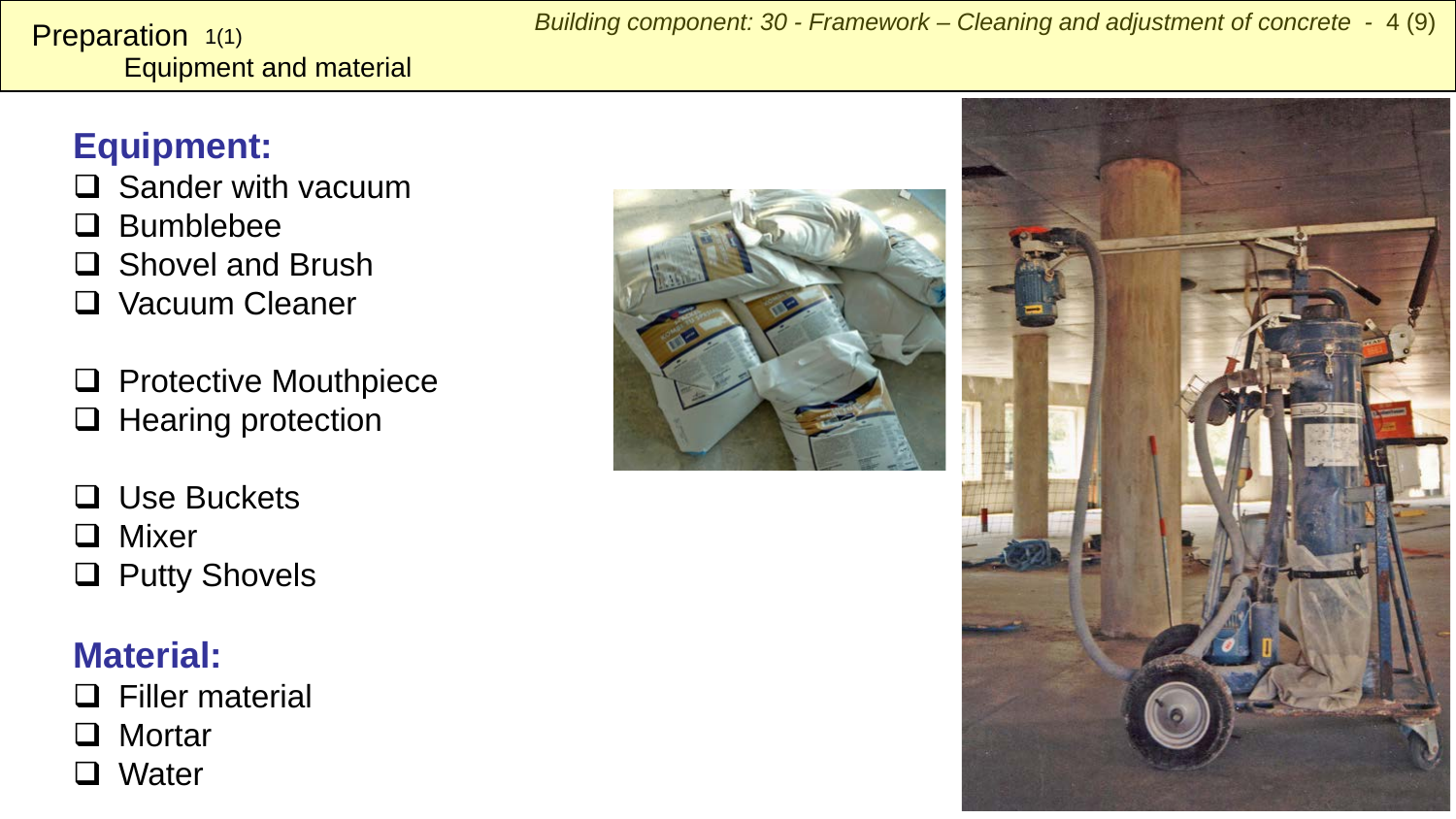#### <span id="page-4-0"></span>Template & instructions Self-inspection 1(2)

| <b>No</b>        | <b>Check</b>                           | <b>Method or</b><br>equipment | Frequency | <b>Result</b> | <b>Date</b><br><b>Signature</b> | <b>Deviation/Remedy</b><br>Approval/Non-A |
|------------------|----------------------------------------|-------------------------------|-----------|---------------|---------------------------------|-------------------------------------------|
| $\mathbf{1}$     | Presence of holes and pores            | Ocular<br>Painter present     |           |               |                                 |                                           |
| $\overline{2}$   | The presence of peaks                  | Ocular<br>Painter present     |           |               |                                 |                                           |
| $\mathbf 3$      | Existence of fissures or sloping areas | Ocular<br>Painter present     |           |               |                                 |                                           |
| $\overline{4}$   |                                        |                               |           |               |                                 |                                           |
| 5                |                                        |                               |           |               |                                 |                                           |
| $\,6\,$          |                                        |                               |           |               |                                 |                                           |
| $\overline{7}$   |                                        |                               |           |               |                                 |                                           |
| 8                |                                        |                               |           |               |                                 |                                           |
| $\boldsymbol{9}$ |                                        |                               |           |               |                                 |                                           |
| 10               |                                        |                               |           |               |                                 |                                           |
| 11               |                                        |                               |           |               |                                 |                                           |
|                  |                                        |                               |           |               |                                 |                                           |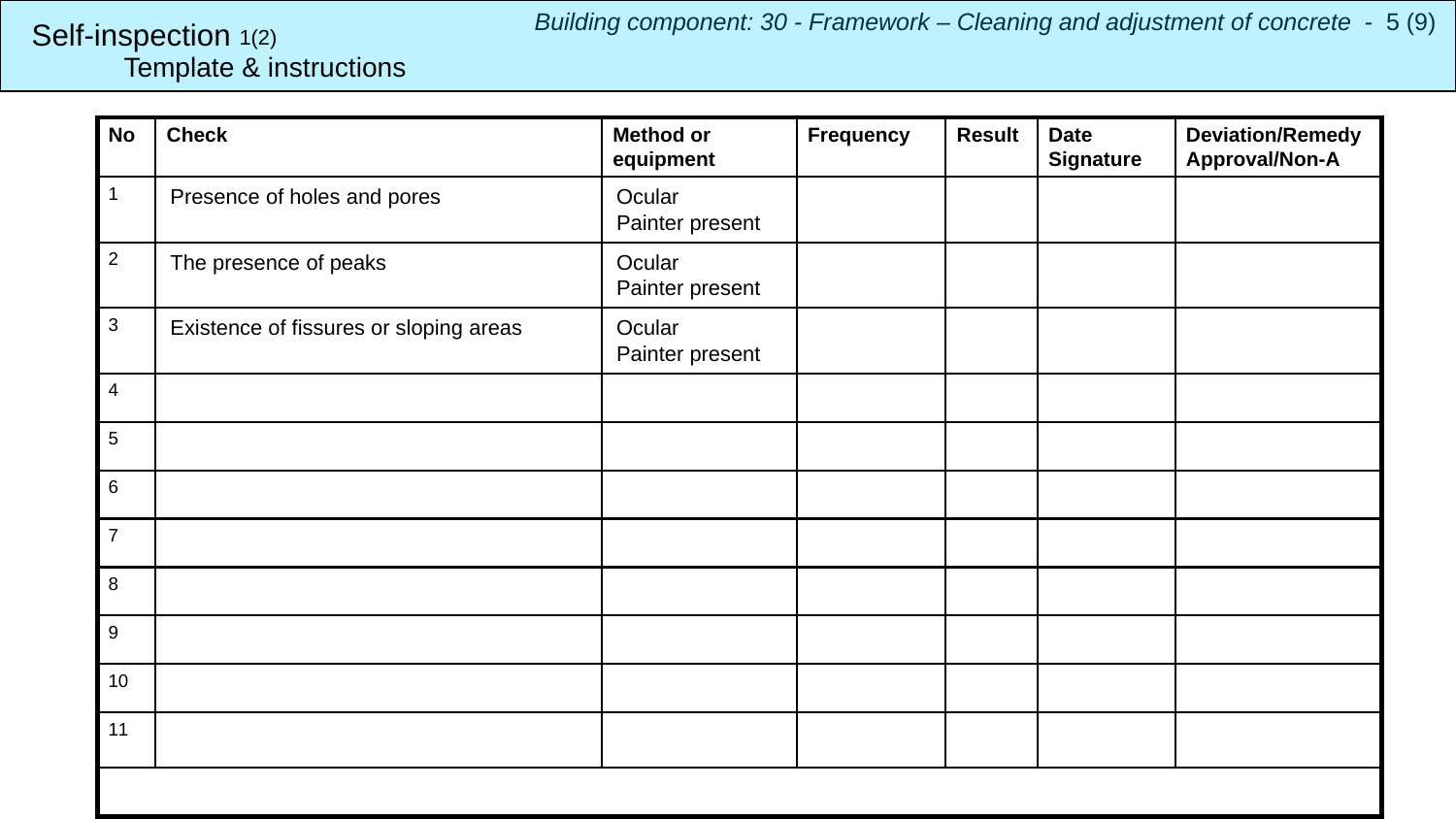# **Quality criteria for the project and the product**

- Study Drawings, Specifications and Inspection planning
- Think through the alternative **methods of production** and handling of materials, tools etc. that can meet the requirements



### *Pay particular attention to*

- concrete surfaces must be smooth
- corners shall be rounded with a maximum radius of 2 mm
- Nails, steel strips etc. shall be removed indoors to a depth of at least 10 mm
- Hidden holes for shutter bolts shall be filled to avoid sound bridges!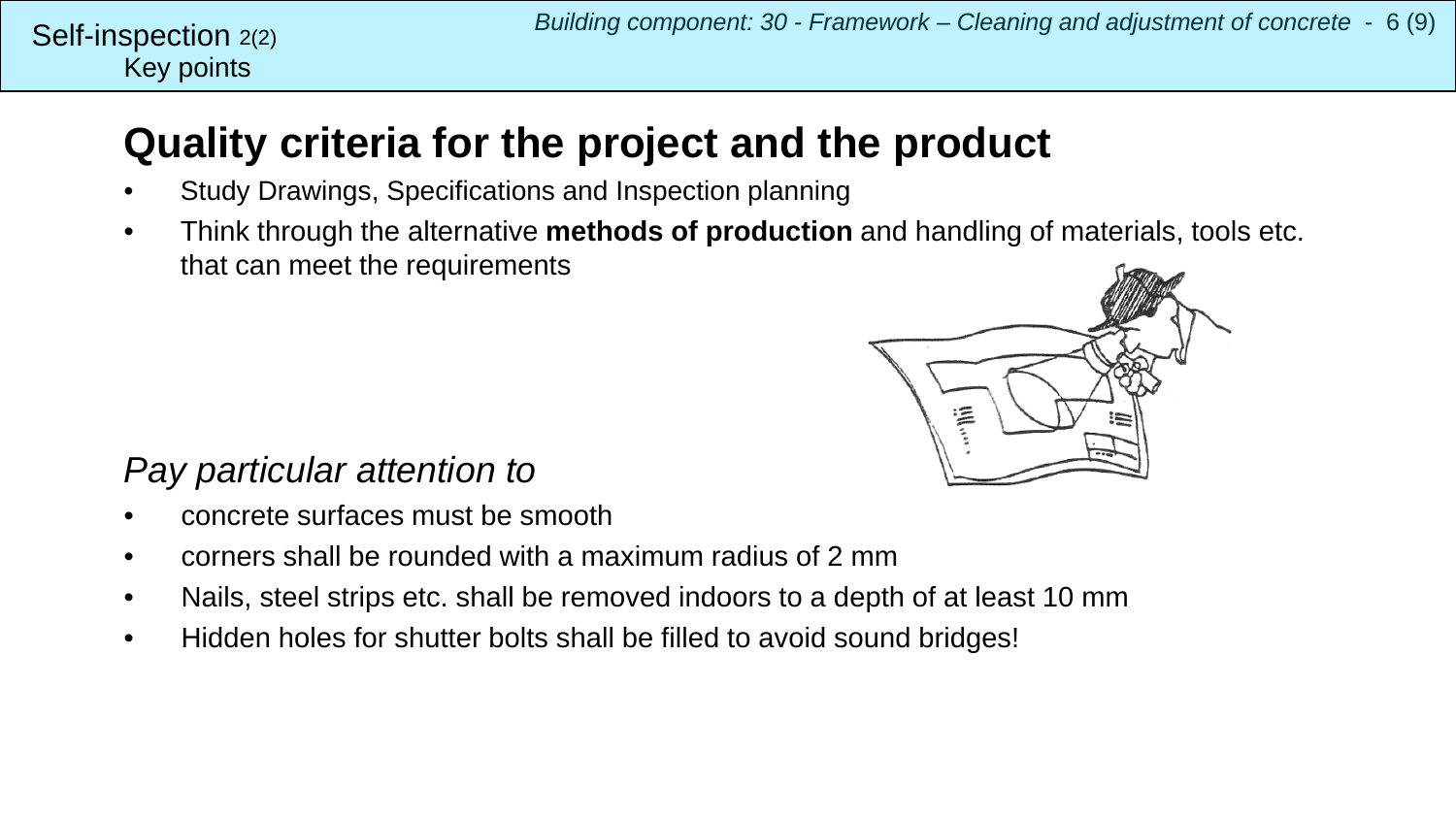<span id="page-6-0"></span>Work activity 1(3)

# Avoid poor posture and methods in these cases!

#### *Concrete walls are scraped and sanded Fresh concrete is the easiest to adjust!* Everyone knows this - but wait until it starts to dust properly ... Maybe concrete surfaces are most easily adjusted with a "Bumblebee"-tool After a few weeks,







it is more difficult.

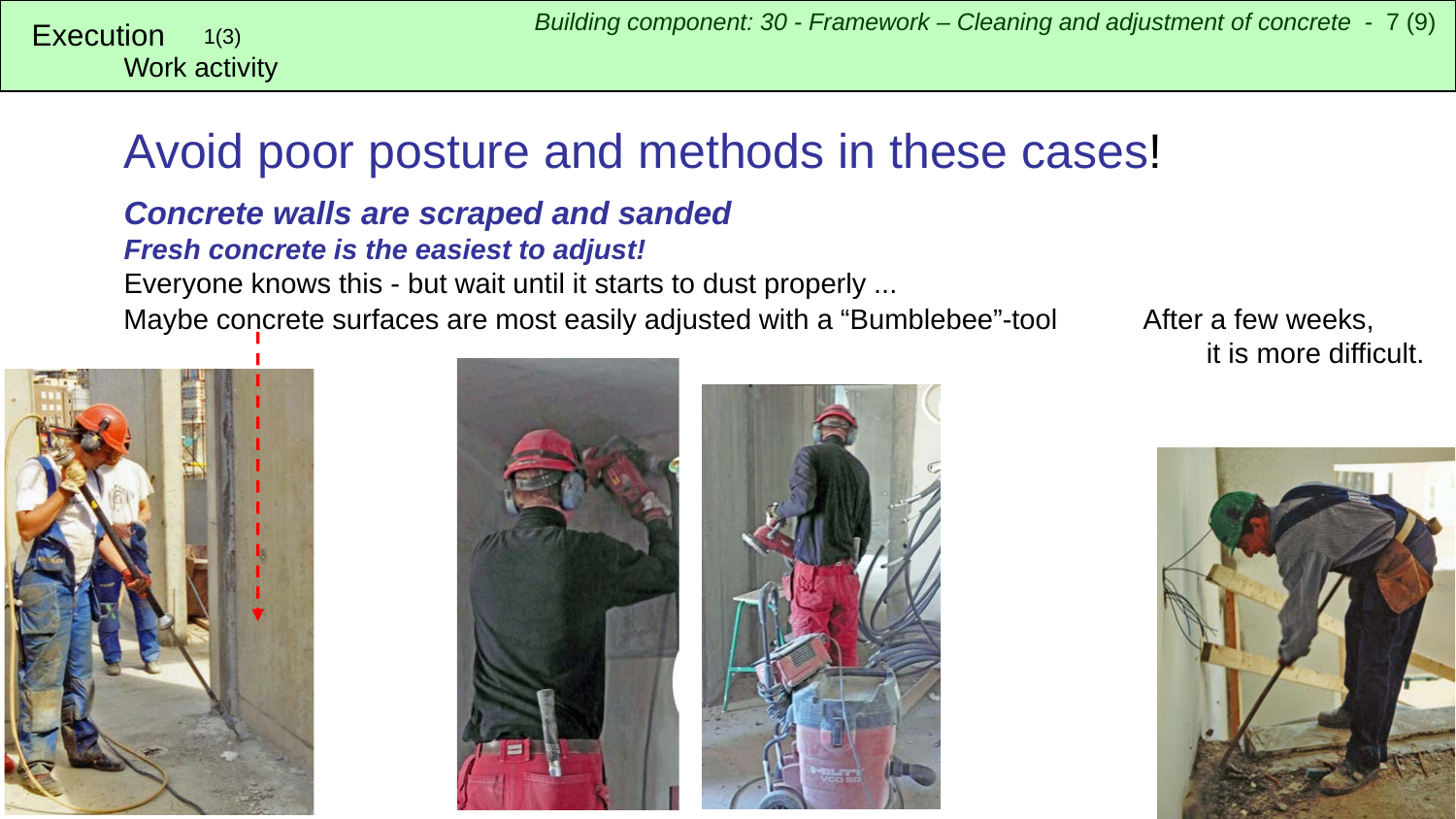Work activity

Roof and floor- adjusted and sanded.